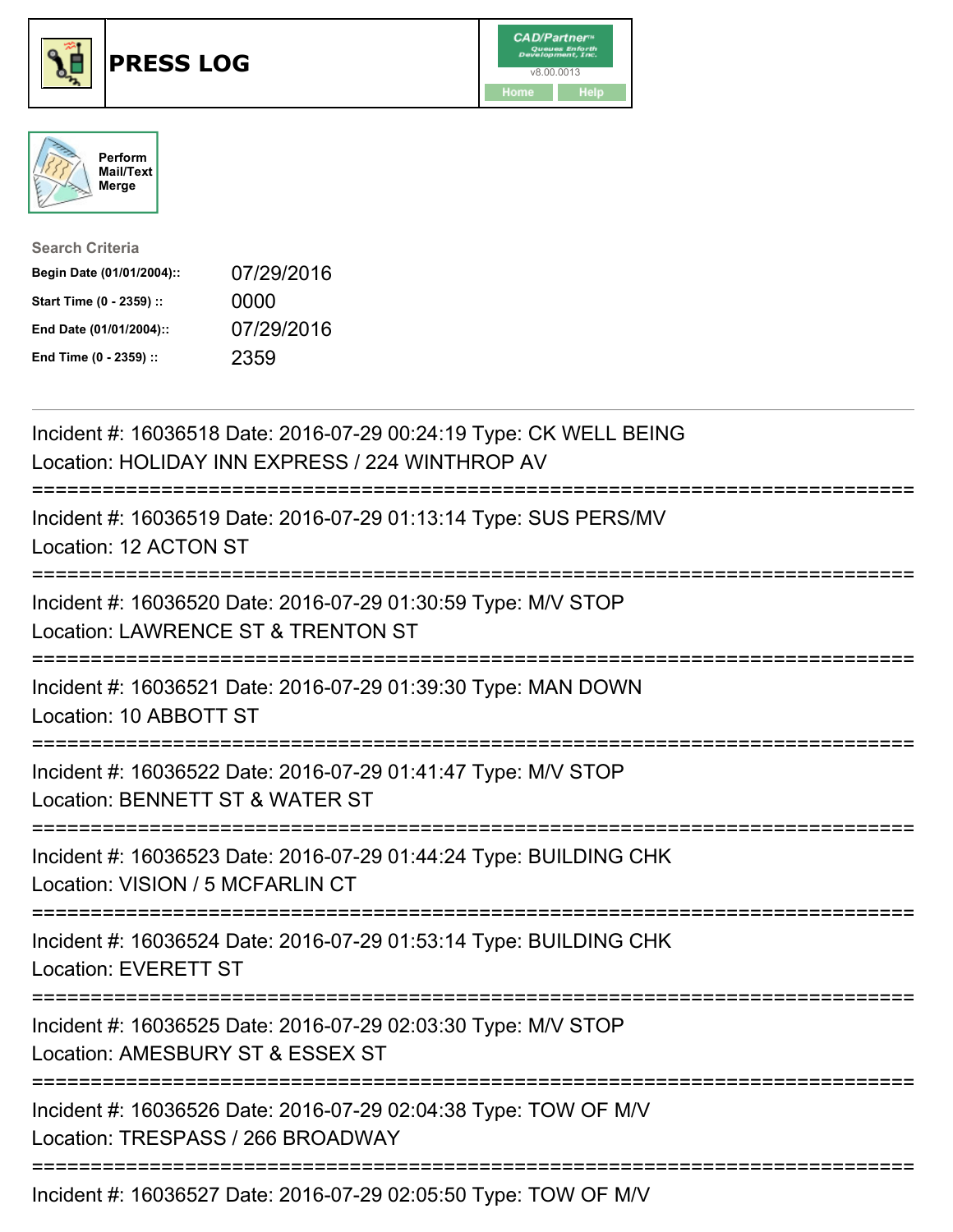Location: 24 FARLEY ST

=========================================================================== Incident #: 16036528 Date: 2016-07-29 02:12:08 Type: TOW OF M/V Location: TRESPASS / 61 FRANKLIN ST =========================================================================== Incident #: 16036529 Date: 2016-07-29 02:14:50 Type: M/V STOP Location: ACTON ST & BROADWAY =========================================================================== Incident #: 16036530 Date: 2016-07-29 02:26:18 Type: BUILDING CHK Location: ROBERTO USED FURNITURE / 100 WATER ST =========================================================================== Incident #: 16036531 Date: 2016-07-29 02:33:30 Type: M/V STOP Location: MARKET ST & S UNION ST =========================================================================== Incident #: 16036532 Date: 2016-07-29 02:37:53 Type: BUILDING CHK Location: SEVEN ELEVEN / 370 BROADWAY =========================================================================== Incident #: 16036533 Date: 2016-07-29 02:38:35 Type: BUILDING CHK Location: SAM'S FOOD STORE / 389 BROADWAY =========================================================================== Incident #: 16036534 Date: 2016-07-29 02:53:50 Type: MAL DAMAGE Location: 34 WEST =========================================================================== Incident #: 16036535 Date: 2016-07-29 02:56:40 Type: M/V STOP Location: BROADWAY =========================================================================== Incident #: 16036536 Date: 2016-07-29 03:27:51 Type: M/V STOP Location: BROADWAY & VALLEY ST =========================================================================== Incident #: 16036537 Date: 2016-07-29 03:29:06 Type: BUILDING CHK Location: LA VECINA BEAUTY SUPPLY / 196 BROADWAY =========================================================================== Incident #: 16036539 Date: 2016-07-29 03:33:05 Type: BUILDING CHK Location: WHITE STREET PAINT / 15 BROADWAY =========================================================================== Incident #: 16036538 Date: 2016-07-29 03:33:35 Type: BUILDING CHK Location: CARIBEAN BAKERY / 205 BROADWAY =========================================================================== Incident #: 16036540 Date: 2016-07-29 03:37:19 Type: M/V STOP Location: HAVERHILL ST & MILTON ST =========================================================================== Incident #: 16036541 Date: 2016-07-29 03:48:28 Type: M/V STOP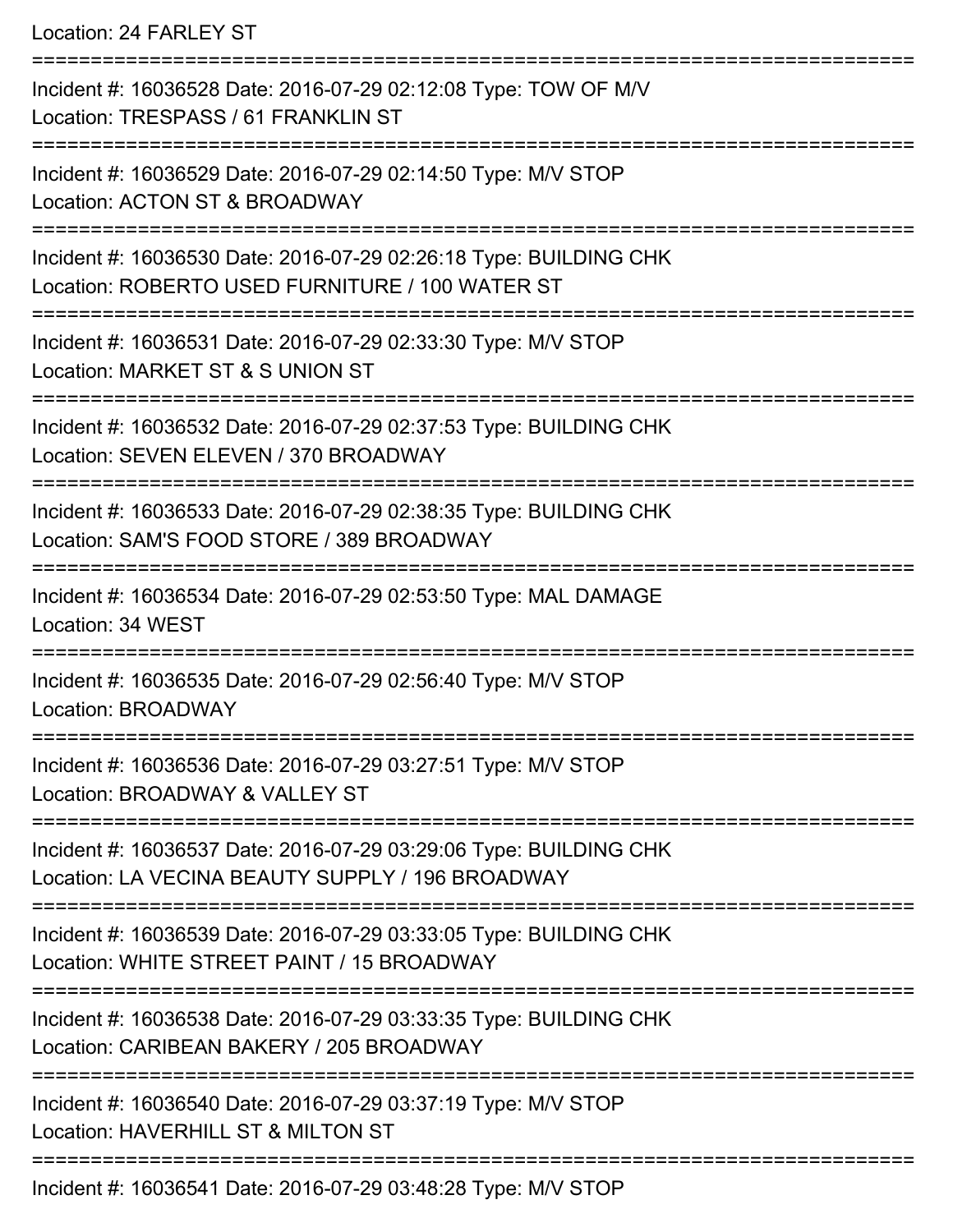| Incident #: 16036542 Date: 2016-07-29 04:13:16 Type: DOMESTIC/PROG<br>Location: 193 PROSPECT ST FL 3             |
|------------------------------------------------------------------------------------------------------------------|
| Incident #: 16036543 Date: 2016-07-29 05:01:31 Type: STOL/MV/PAS<br>Location: 18 BROADWAY AV                     |
| Incident #: 16036544 Date: 2016-07-29 06:21:24 Type: ALARM/BURG<br>Location: 14 AMESBURY ST                      |
| Incident #: 16036545 Date: 2016-07-29 06:30:59 Type: UNWANTEDGUEST<br>Location: CARRIBBEAN BAKERY / 205 BROADWAY |
| Incident #: 16036546 Date: 2016-07-29 06:51:43 Type: M/V STOP<br><b>Location: WINTHROP AV</b>                    |
| Incident #: 16036547 Date: 2016-07-29 07:10:32 Type: M/V STOP<br><b>Location: KINGSTON ST</b>                    |
| Incident #: 16036548 Date: 2016-07-29 07:21:15 Type: SUS PERS/MV<br>Location: BLAKELIN ST & MANCHESTER ST        |
| Incident #: 16036549 Date: 2016-07-29 07:34:32 Type: TEST QED<br>Location: 67 E HAVERHILL ST                     |
| Incident #: 16036550 Date: 2016-07-29 08:10:11 Type: NOTIFICATION<br>Location: 29 KENDRICK ST                    |
| Incident #: 16036551 Date: 2016-07-29 08:15:05 Type: AUTO ACC/NO PI<br>Location: BROADWAY LIQUORS / 434 BROADWAY |
| Incident #: 16036552 Date: 2016-07-29 08:15:54 Type: ALARMS<br>Location: 255 ESSEX ST                            |
| Incident #: 16036553 Date: 2016-07-29 08:29:04 Type: PARK & WALK<br>Location: 0 BROADWAY                         |
| Incident #: 16036554 Date: 2016-07-29 09:09:32 Type: AUTO ACC/NO PI<br>Location: E HAVERHILL ST & ELM ST         |
| Incident #: 16036555 Date: 2016-07-29 09:11:02 Type: STOL/MV/PAS                                                 |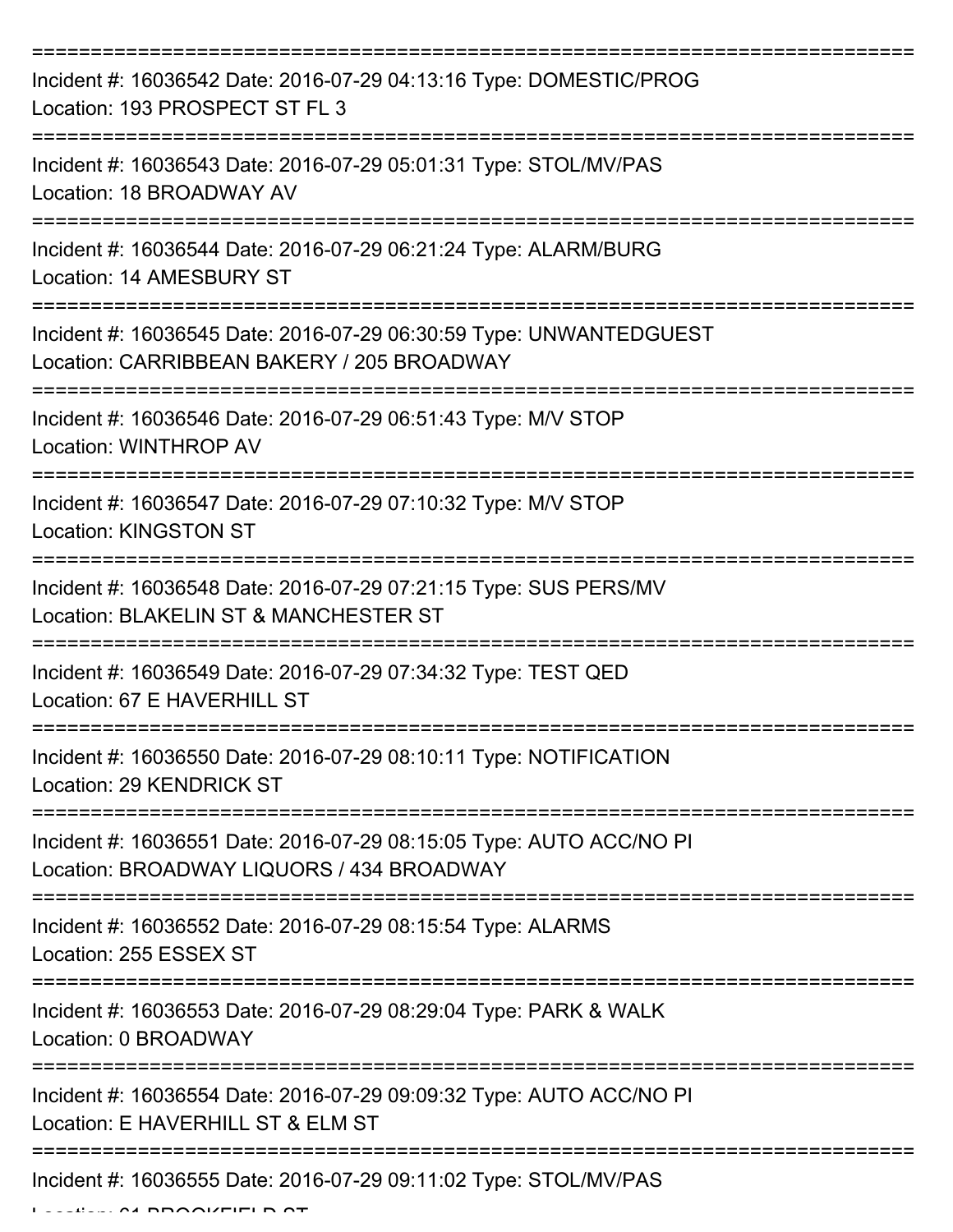| Incident #: 16036556 Date: 2016-07-29 09:12:20 Type: PARK & WALK<br>Location: BRADFORD ST & BROADWAY       |
|------------------------------------------------------------------------------------------------------------|
| Incident #: 16036557 Date: 2016-07-29 09:21:59 Type: M/V STOP<br>Location: BURGER KING / 187 BROADWAY      |
| Incident #: 16036558 Date: 2016-07-29 09:36:52 Type: HARASSMENT<br><b>Location: HOMELESS</b>               |
| Incident #: 16036559 Date: 2016-07-29 09:43:16 Type: 209A/SERVE<br>Location: 25 MIDDLEBURY ST              |
| Incident #: 16036560 Date: 2016-07-29 09:46:33 Type: M/V STOP<br>Location: BRADFORD ST & BROADWAY          |
| Incident #: 16036561 Date: 2016-07-29 10:00:45 Type: COURT DOC SERVE<br>Location: 114 WALNUT ST            |
| Incident #: 16036562 Date: 2016-07-29 10:03:13 Type: DRUG VIO<br>Location: TEDESCHI / 3 BEACON ST          |
| Incident #: 16036563 Date: 2016-07-29 10:05:17 Type: ABAND MV<br>Location: 621 COMMON ST                   |
| Incident #: 16036564 Date: 2016-07-29 10:10:29 Type: M/V STOP<br>Location: CENTRAL BRIDGE / 0 MERRIMACK ST |
| Incident #: 16036565 Date: 2016-07-29 10:14:14 Type: HIT & RUN M/V<br>Location: 160 MARGIN ST              |
| Incident #: 16036566 Date: 2016-07-29 10:15:17 Type: 209A/SERVE<br>Location: 115 PARK ST                   |
| Incident #: 16036567 Date: 2016-07-29 10:18:19 Type: M/V STOP<br>Location: MARKET ST & PARKER ST           |
| Incident #: 16036568 Date: 2016-07-29 10:24:25 Type: SPECIAL CHECK<br>Location: LORING ST & SALEM ST       |
| Incident #: 16036569 Date: 2016-07-29 10:25:08 Type: 209A/SERVE                                            |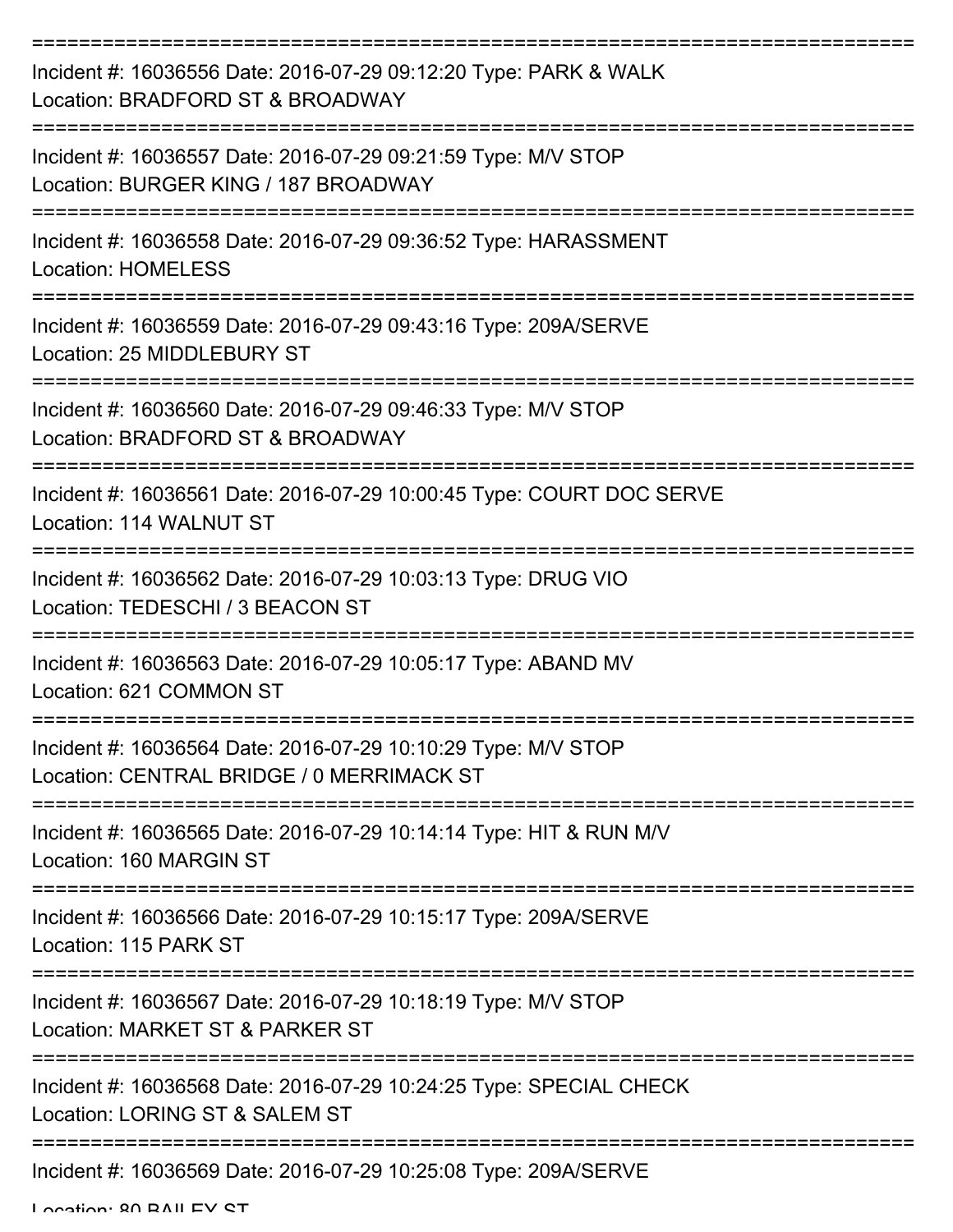| Incident #: 16036570 Date: 2016-07-29 10:34:29 Type: MEDIC SUPPORT<br>Location: 42 MARBLE AV                   |
|----------------------------------------------------------------------------------------------------------------|
| Incident #: 16036571 Date: 2016-07-29 10:38:21 Type: M/V STOP<br>Location: LORING ST & SALEM ST                |
| Incident #: 16036572 Date: 2016-07-29 10:41:00 Type: KEEP PEACE<br>Location: 123 DRACUT ST                     |
| Incident #: 16036573 Date: 2016-07-29 10:43:04 Type: DISTURBANCE<br>Location: 245 ANDOVER ST FL 1ST            |
| Incident #: 16036574 Date: 2016-07-29 11:03:17 Type: 209A/SERVE<br>Location: 90 LOWELL ST                      |
| Incident #: 16036575 Date: 2016-07-29 11:09:47 Type: NOTIFICATION<br>Location: 32 FITZ ST FL 2ND               |
| Incident #: 16036576 Date: 2016-07-29 11:19:05 Type: DOMESTIC/PROG<br>Location: 23 KENDALL ST #APT2 FL 2NDFL   |
| Incident #: 16036577 Date: 2016-07-29 11:20:48 Type: MEDIC SUPPORT<br>Location: 5 HAVERHILL ST FL 2ND          |
| Incident #: 16036578 Date: 2016-07-29 11:22:22 Type: M/V STOP<br>Location: 18 BROOKFIELD ST                    |
| Incident #: 16036579 Date: 2016-07-29 11:23:37 Type: BUILDING CHK<br>Location: 65 AMES ST                      |
| Incident #: 16036580 Date: 2016-07-29 11:38:21 Type: SHOPLIFTING<br>Location: CVS PHARMACY / 205 S BROADWAY    |
| Incident #: 16036581 Date: 2016-07-29 11:39:40 Type: MEDIC SUPPORT<br>Location: CLASS INC / 1 PARKER ST FL 2ND |
| Incident #: 16036582 Date: 2016-07-29 11:41:16 Type: AUTO ACC/NO PI<br>Location: ESSEX ST & UNION ST           |
| Incident #: 16036583 Date: 2016-07-29 11:41:57 Type: HIT & RUN PED                                             |

Location: 187 BROADWAY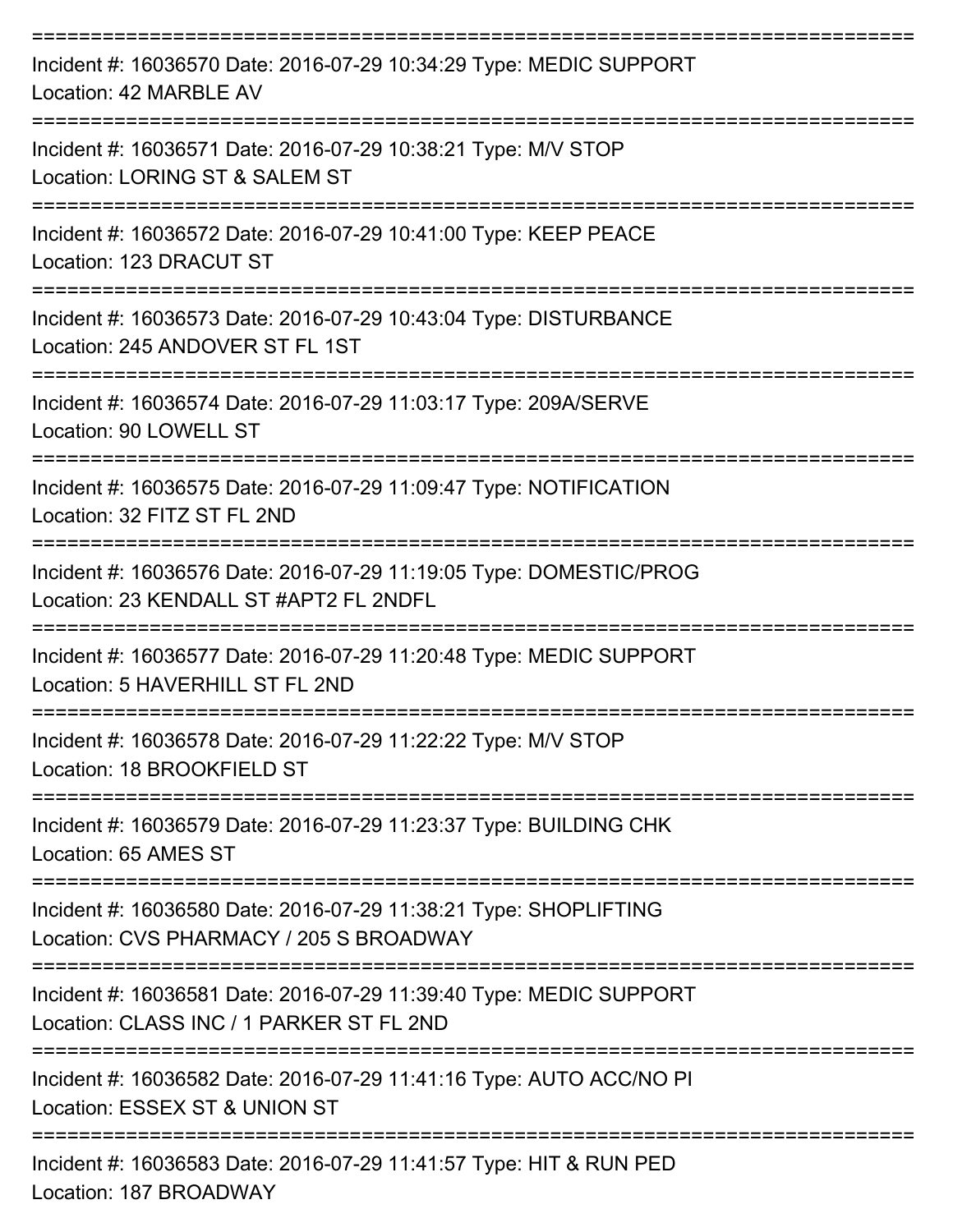| Incident #: 16036584 Date: 2016-07-29 11:59:38 Type: ANIMAL COMPL<br>Location: 16 WILLOW ST                                       |
|-----------------------------------------------------------------------------------------------------------------------------------|
| =====================================<br>Incident #: 16036585 Date: 2016-07-29 12:02:45 Type: M/V STOP<br>Location: 106 PARKER ST |
| ====================<br>Incident #: 16036586 Date: 2016-07-29 12:08:33 Type: SPECIAL CHECK<br>Location: LORING ST & SALEM ST      |
| Incident #: 16036587 Date: 2016-07-29 12:09:04 Type: M/V STOP<br>Location: 426 ANDOVER ST                                         |
| Incident #: 16036588 Date: 2016-07-29 12:12:39 Type: PARK & WALK<br>Location: BRADFORD ST & BROADWAY                              |
| Incident #: 16036589 Date: 2016-07-29 12:17:43 Type: B&E/MV/PAST<br>Location: ABBOTT ST & S UNION ST                              |
| Incident #: 16036590 Date: 2016-07-29 12:26:05 Type: MAN DOWN<br>Location: POLLO CENTRO / 436 S UNION ST                          |
| Incident #: 16036591 Date: 2016-07-29 12:36:07 Type: ALARM/BURG<br>Location: GIOVANI EXPRESS SHIPPING / 592 ESSEX ST              |
| Incident #: 16036592 Date: 2016-07-29 12:41:18 Type: M/V STOP<br>Location: 422 BROADWAY                                           |
| Incident #: 16036593 Date: 2016-07-29 12:48:28 Type: M/V STOP<br>Location: COMMON ST & NEWBURY ST                                 |
| Incident #: 16036594 Date: 2016-07-29 12:58:26 Type: M/V STOP<br>Location: 700 ESSEX ST                                           |
| Incident #: 16036595 Date: 2016-07-29 12:59:03 Type: NEIGHBOR PROB<br>Location: 395 BROADWAY                                      |
| Incident #: 16036596 Date: 2016-07-29 13:02:33 Type: M/V STOP<br>Location: 1XG207 / 205 BROADWAY                                  |
| Incident #: 16036597 Date: 2016-07-29 13:03:52 Type: M/V STOP<br>Location: BROADWAY & LOWELL ST                                   |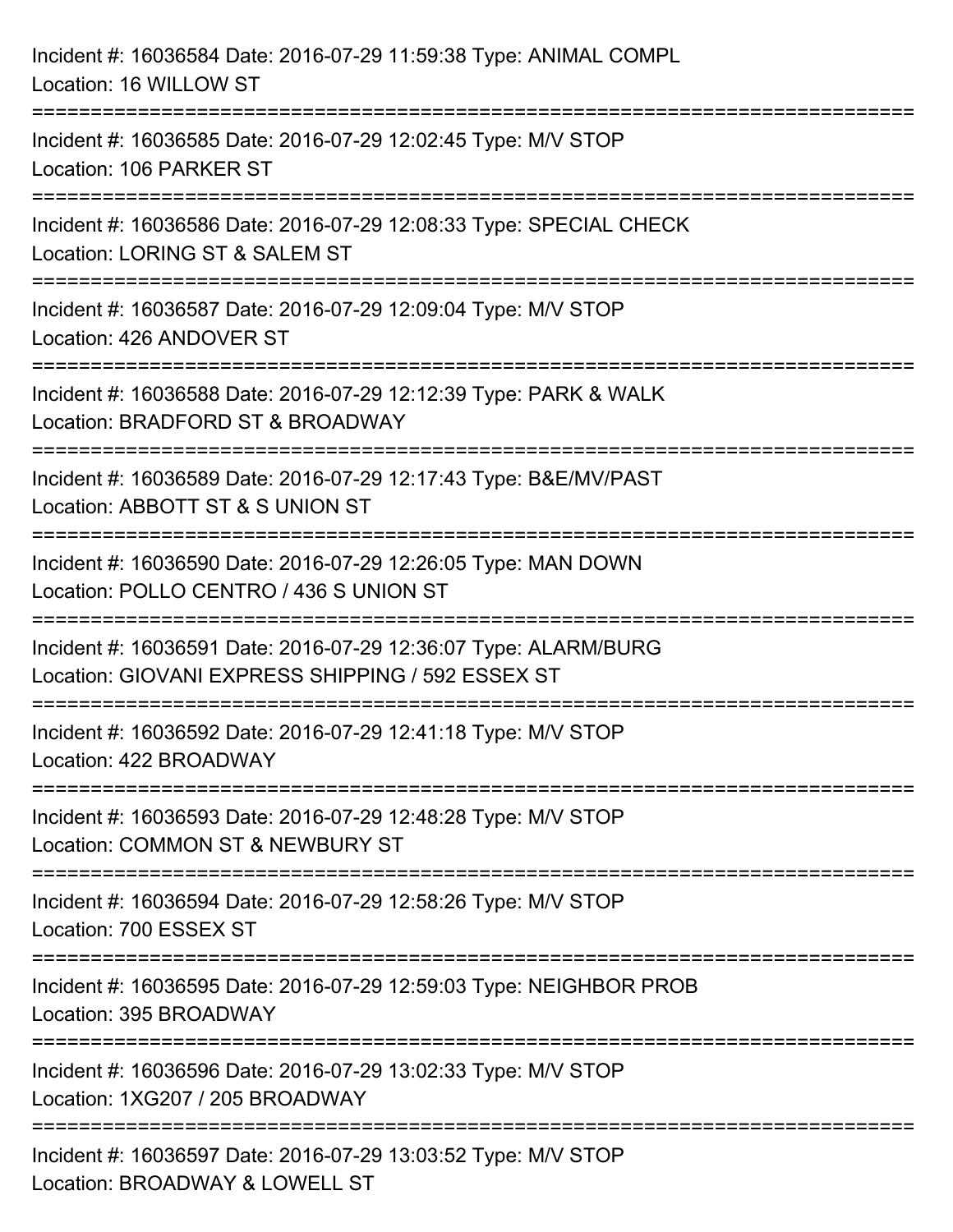| Incident #: 16036598 Date: 2016-07-29 13:04:09 Type: M/V STOP<br>Location: ABBOTT ST & FOSTER ST                                    |
|-------------------------------------------------------------------------------------------------------------------------------------|
| =====================<br>Incident #: 16036599 Date: 2016-07-29 13:11:43 Type: M/V STOP<br>Location: BROADWAY & LOWELL ST            |
| Incident #: 16036600 Date: 2016-07-29 13:17:40 Type: ALARM/HOLD<br>Location: MVP TESTING / 30 S BROADWAY<br>:====================== |
| Incident #: 16036601 Date: 2016-07-29 13:24:07 Type: LOCKOUT<br>Location: 49 BRADFORD ST                                            |
| Incident #: 16036602 Date: 2016-07-29 13:24:44 Type: DOMESTIC/PAST<br>Location: 19 CYPRESS ST                                       |
| Incident #: 16036603 Date: 2016-07-29 13:30:12 Type: CK WELL BEING<br>Location: 198 ESSEX ST #206                                   |
| Incident #: 16036605 Date: 2016-07-29 13:32:31 Type: A&B PROG<br><b>Location: 500 MERRIMACK ST</b>                                  |
| Incident #: 16036604 Date: 2016-07-29 13:33:03 Type: MAN DOWN<br>Location: JACKSON ST & PARK ST                                     |
| Incident #: 16036606 Date: 2016-07-29 13:34:35 Type: SUS PERS/MV<br>Location: 30 LOUISBERG ST                                       |
| Incident #: 16036607 Date: 2016-07-29 13:38:46 Type: INVESTIGATION<br>Location: 6 KNOX ST                                           |
| Incident #: 16036608 Date: 2016-07-29 13:43:59 Type: TRESPASSING<br>Location: 7-11 / 99 HAMPSHIRE                                   |
| Incident #: 16036609 Date: 2016-07-29 13:51:15 Type: ALARM/BURG<br>Location: ALVAREZ RESD. / 35 KNOX ST FL 2ND                      |
| Incident #: 16036610 Date: 2016-07-29 13:53:00 Type: SUS PERS/MV<br>Location: 20 BELLEVUE ST                                        |
| Incident #: 16036611 Date: 2016-07-29 14:10:33 Type: WOMAN DOWN<br>Location: 491 BROADWAY                                           |

===========================================================================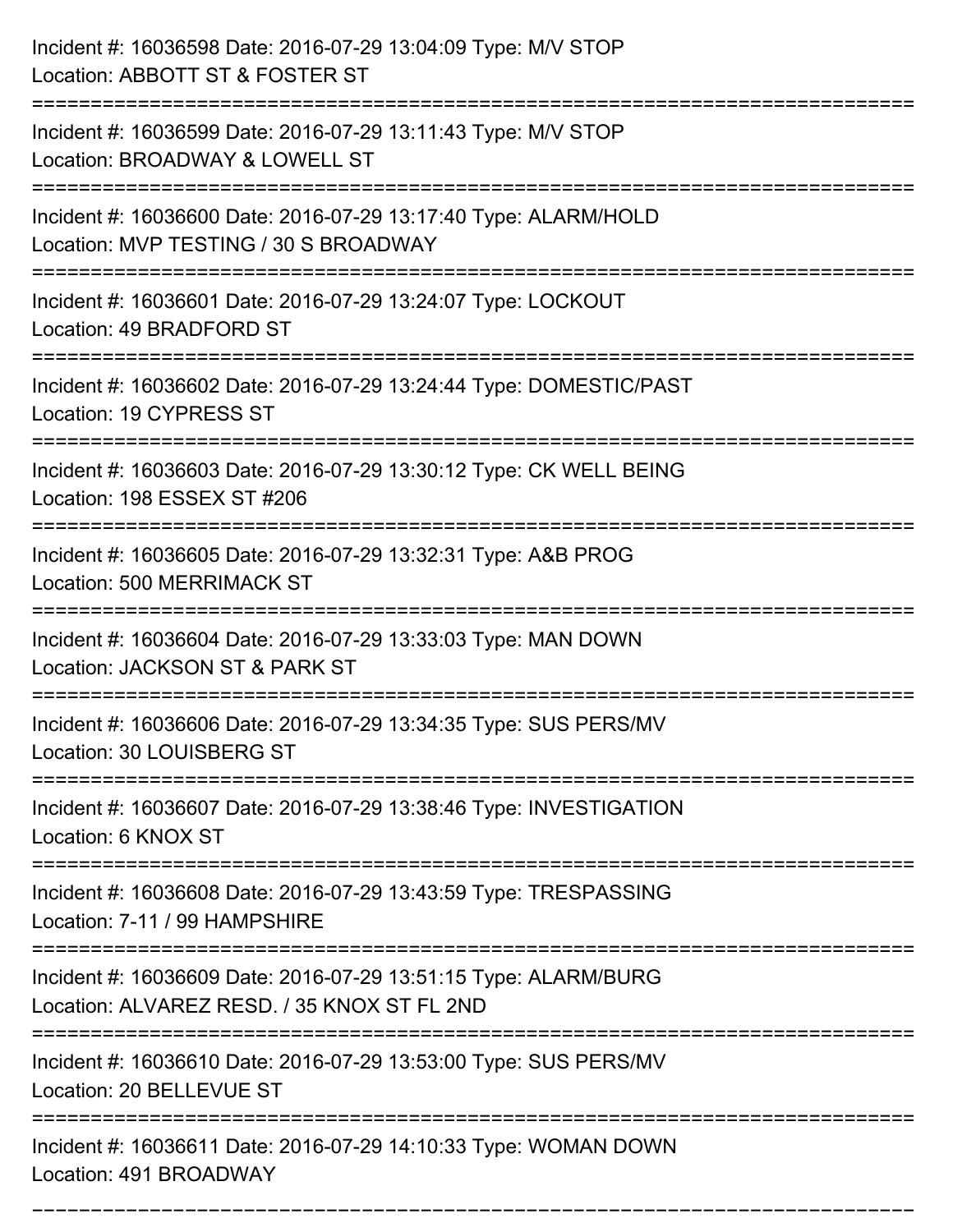| Incident #: 16036612 Date: 2016-07-29 14:13:47 Type: VIO 209A<br>Location: 90 E. HAVERHILL ST              |
|------------------------------------------------------------------------------------------------------------|
| Incident #: 16036613 Date: 2016-07-29 14:14:21 Type: AUTO ACC/NO PI<br><b>Location: MANCHESTER ST</b>      |
| Incident #: 16036614 Date: 2016-07-29 14:16:04 Type: STOL/MV/PAS<br>Location: 34 NEWTON ST                 |
| Incident #: 16036615 Date: 2016-07-29 14:53:12 Type: SELECTIVE ENF<br><b>Location: FRONT ST</b>            |
| Incident #: 16036616 Date: 2016-07-29 14:57:58 Type: ASSIST FIRE<br>Location: 274 SALEM ST                 |
| Incident #: 16036617 Date: 2016-07-29 15:16:36 Type: B&E/PAST<br>Location: 9 SHERIDAN ST                   |
| Incident #: 16036618 Date: 2016-07-29 15:20:06 Type: MEDIC SUPPORT<br>Location: FRANKLIN ST & HAVERHILL ST |
| Incident #: 16036619 Date: 2016-07-29 15:38:06 Type: SUS PERS/MV<br>Location: MARBLE AV & WATER ST         |
| Incident #: 16036620 Date: 2016-07-29 15:40:55 Type: ALARM/BURG<br>Location: MASONIC LODGE / 43 JACKSON ST |
| Incident #: 16036621 Date: 2016-07-29 15:42:58 Type: FIGHT<br>Location: MCDONALDS / 50 BROADWAY            |
| Incident #: 16036622 Date: 2016-07-29 15:43:18 Type: SPECIAL CHECK<br>Location: LORING ST & SALEM ST       |
| Incident #: 16036623 Date: 2016-07-29 15:54:10 Type: M/V STOP<br>Location: 599 CANAL ST                    |
| Incident #: 16036624 Date: 2016-07-29 15:58:21 Type: ASSSIT OTHER PD<br>Location: 29 WHITMAN ST            |
| Incident #: 16036625 Date: 2016-07-29 16:03:01 Type: LARCENY/PAST<br>Location: 15 JORDAN ST                |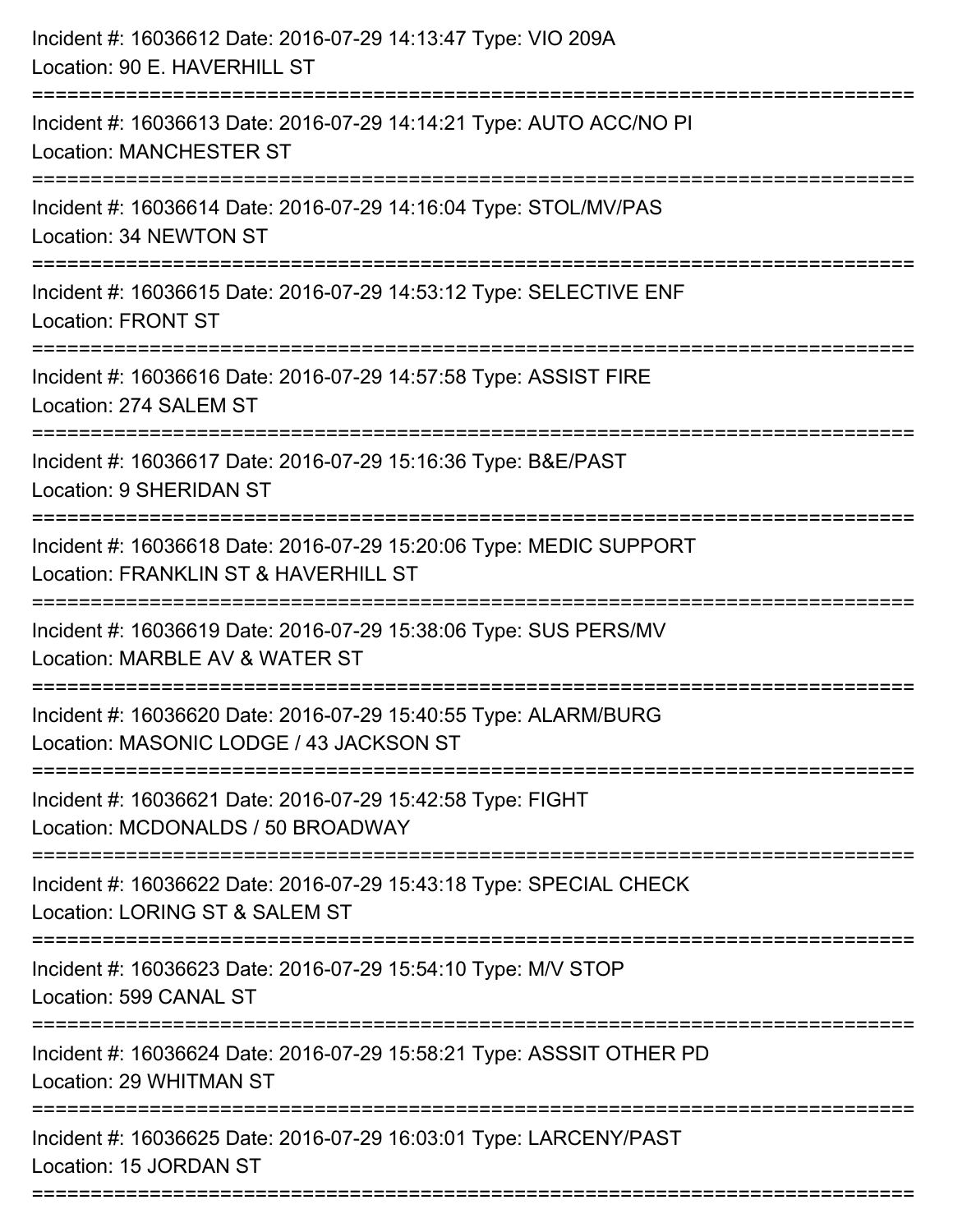Location: 660 S UNION ST

| Incident #: 16036627 Date: 2016-07-29 16:22:04 Type: E911 HANGUP<br>Location: 31 WOODLAND ST #A FL 3                            |
|---------------------------------------------------------------------------------------------------------------------------------|
| Incident #: 16036628 Date: 2016-07-29 16:27:31 Type: M/V STOP<br>Location: HOLLY & BROADWAY                                     |
| Incident #: 16036629 Date: 2016-07-29 16:39:43 Type: MEDIC SUPPORT<br>Location: 2 MUSEUM SQ #1103                               |
| Incident #: 16036631 Date: 2016-07-29 16:46:38 Type: FRAUD<br>Location: 60 UNION ST                                             |
| Incident #: 16036630 Date: 2016-07-29 16:49:13 Type: AUTO ACC/PI<br>Location: BOXFORD ST & FOSTER ST                            |
| Incident #: 16036632 Date: 2016-07-29 16:58:58 Type: NOTIFICATION<br>Location: 75 AVON ST #2                                    |
| Incident #: 16036633 Date: 2016-07-29 17:00:45 Type: TOW OF M/V<br>Location: 15 JORDAN ST                                       |
| Incident #: 16036634 Date: 2016-07-29 17:06:01 Type: INVESTIGATION<br>Location: 34 KENDALL ST                                   |
| ;================<br>Incident #: 16036635 Date: 2016-07-29 17:06:51 Type: DRUG VIO<br>Location: 42 HIGH ST                      |
| ============================<br>Incident #: 16036636 Date: 2016-07-29 17:16:19 Type: AUTO ACC/NO PI<br>Location: 404 S BROADWAY |
| Incident #: 16036637 Date: 2016-07-29 17:18:51 Type: AUTO ACC/NO PI<br>Location: WINTHROP AV                                    |
| Incident #: 16036638 Date: 2016-07-29 17:40:05 Type: DISTURBANCE<br>Location: 27 CORNISH ST #3 FL 3                             |
| Incident #: 16036639 Date: 2016-07-29 17:41:14 Type: M/V STOP<br><b>Location: ISLAND ST</b>                                     |
|                                                                                                                                 |

Incident #: 16036641 Date: 2016 07 29 17:45:00 Type: 209A/VIOLATION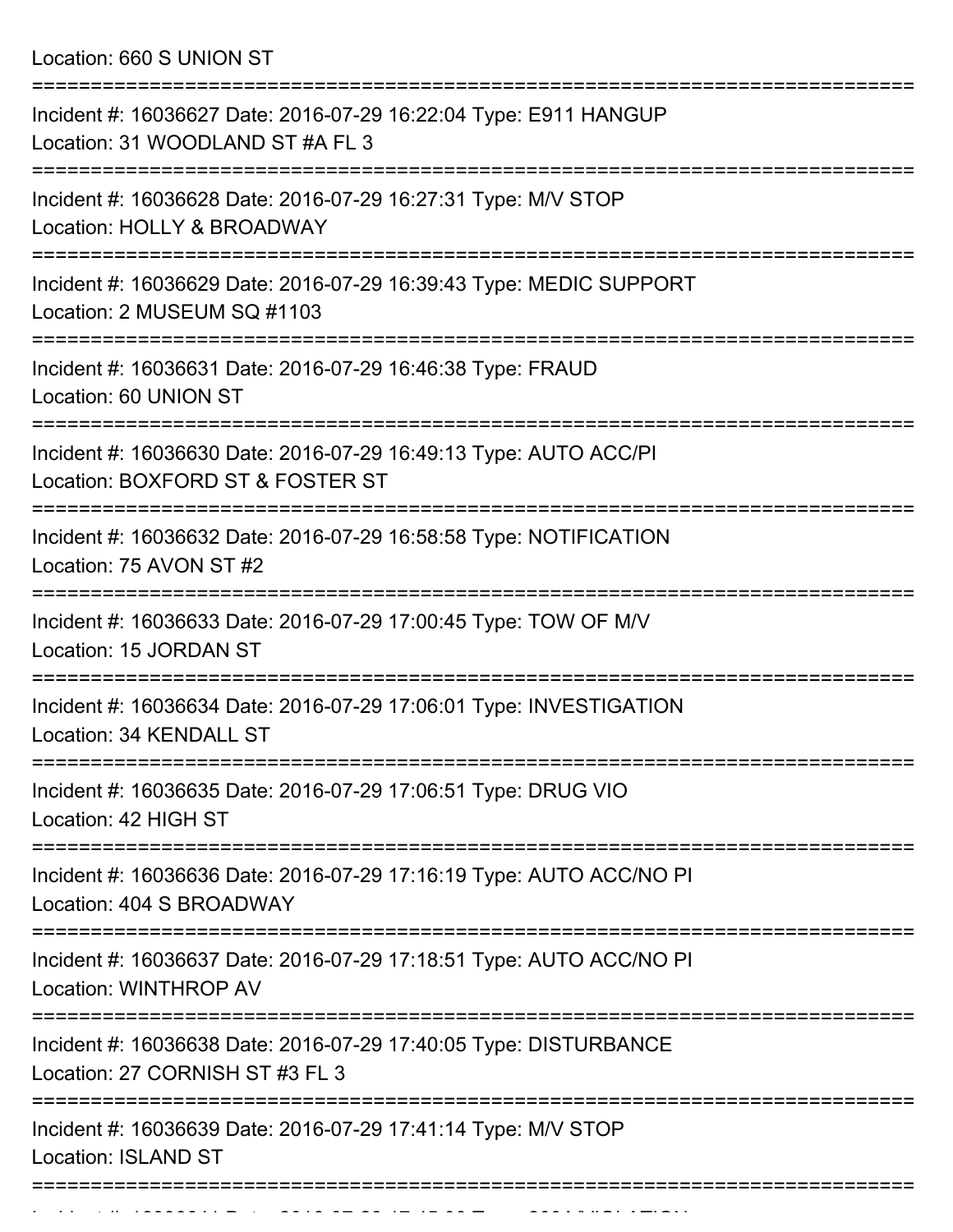Location: 15 SPRINGFIELD ST #1

| Incident #: 16036640 Date: 2016-07-29 17:48:15 Type: GUN CALL<br>Location: 12 FALMOUTH ST               |
|---------------------------------------------------------------------------------------------------------|
| Incident #: 16036642 Date: 2016-07-29 17:51:59 Type: GUN CALL<br>Location: 196 BOXFORD ST               |
| Incident #: 16036643 Date: 2016-07-29 17:59:22 Type: SUS PERS/MV<br>Location: 47 HALLENAN AV            |
| Incident #: 16036644 Date: 2016-07-29 18:03:07 Type: A&B D/W PAST<br>Location: HAMPSHIRE ST & LOWELL ST |
| Incident #: 16036645 Date: 2016-07-29 18:05:44 Type: ANIMAL COMPL<br>Location: 15 UNION ST              |
| Incident #: 16036646 Date: 2016-07-29 18:11:59 Type: M/V STOP<br>Location: 115 JACKSON ST               |
| Incident #: 16036647 Date: 2016-07-29 18:12:28 Type: AUTO ACC/NO PI<br>Location: 186 E HAVERHILL ST #A  |
| Incident #: 16036648 Date: 2016-07-29 18:14:56 Type: FRAUD<br>Location: 40 BORDER ST                    |
| Incident #: 16036649 Date: 2016-07-29 18:27:54 Type: SUS PERS/MV<br>Location: 26 HOLLY ST               |
| Incident #: 16036650 Date: 2016-07-29 18:41:04 Type: MEDIC SUPPORT<br>Location: 28 FAIRMONT ST FL 3     |
| Incident #: 16036651 Date: 2016-07-29 18:45:59 Type: ROBBERY ARMED<br>Location: EVERETT ST & ROWE ST    |
| Incident #: 16036652 Date: 2016-07-29 18:46:32 Type: MEDIC SUPPORT<br>Location: 20 DAVIS ST             |
| Incident #: 16036653 Date: 2016-07-29 18:55:30 Type: DRINKING PUBL<br>Location: 383 HAVERHILL ST        |
|                                                                                                         |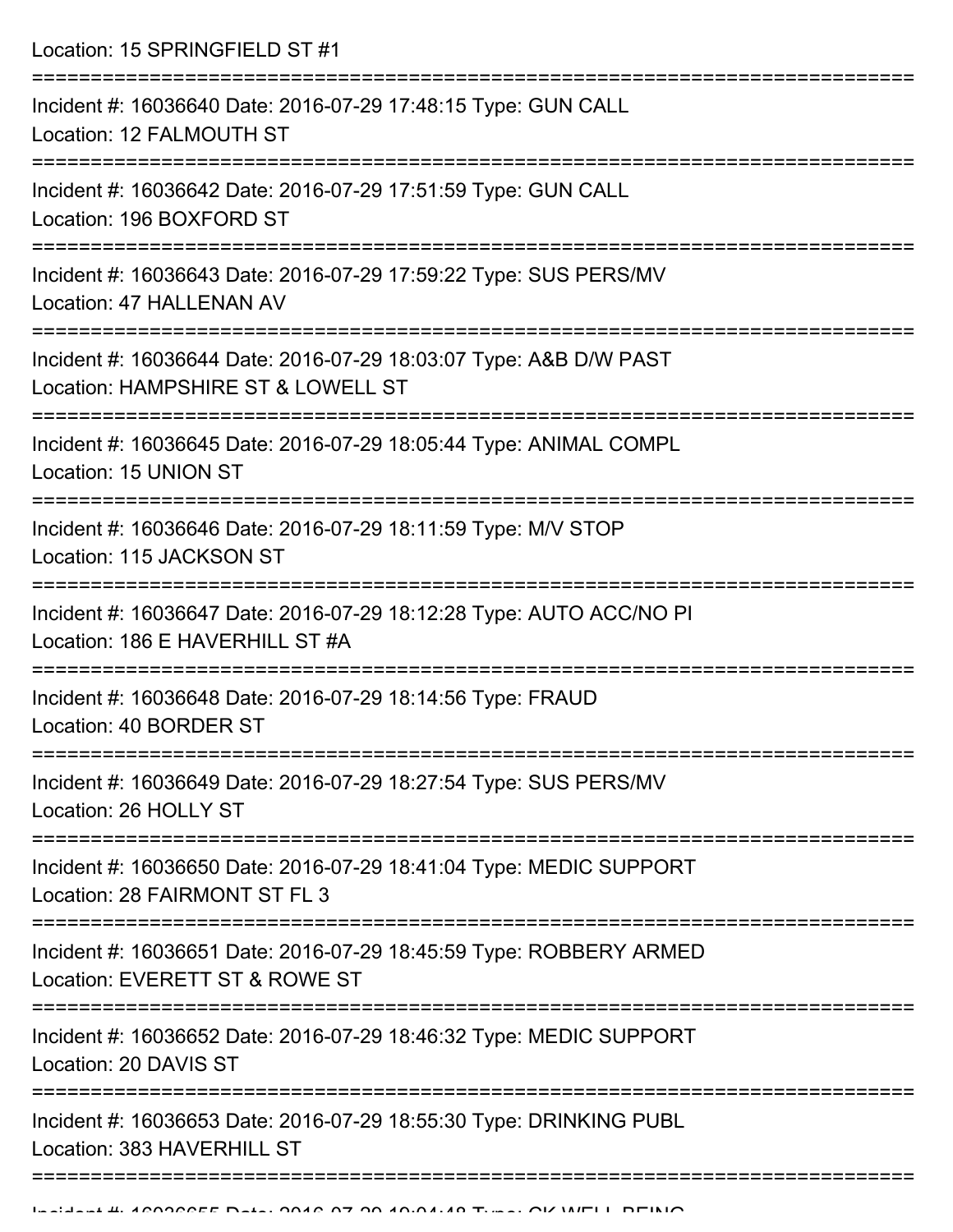| Location: 383 HAVERHILL ST #31                                                                                                   |
|----------------------------------------------------------------------------------------------------------------------------------|
| Incident #: 16036654 Date: 2016-07-29 19:07:23 Type: MEDIC SUPPORT<br>Location: 42-44 MARBLE AV<br>:============================ |
| Incident #: 16036656 Date: 2016-07-29 19:09:41 Type: EMERGENCY209A<br>Location: 12 BAILEY ST                                     |
| Incident #: 16036657 Date: 2016-07-29 19:13:52 Type: M/V STOP<br>Location: AMESBURY ST & ESSEX ST                                |
| ===================================<br>Incident #: 16036658 Date: 2016-07-29 19:23:25 Type: B&E/PROG<br>Location: 8 ROLLINS ST   |
| Incident #: 16036659 Date: 2016-07-29 19:26:25 Type: INVEST CONT<br>Location: 28 EVERETT ST                                      |
| ===============================<br>Incident #: 16036660 Date: 2016-07-29 19:39:20 Type: INVEST CONT<br>Location: 54 MECHANIC ST  |
| Incident #: 16036661 Date: 2016-07-29 19:48:40 Type: M/V STOP<br>Location: BROADWAY & ESSEX ST                                   |
| Incident #: 16036662 Date: 2016-07-29 19:49:32 Type: INVEST CONT<br>Location: 59 BROOK ST                                        |
| Incident #: 16036663 Date: 2016-07-29 19:52:56 Type: NOISE ORD<br>Location: HAFFNERS CAR WASH / 330 S BROADWAY                   |
| Incident #: 16036664 Date: 2016-07-29 19:54:47 Type: ALARMS<br>Location: LITTLE CAR CARE / 20 EMBANKMENT RD                      |
| Incident #: 16036665 Date: 2016-07-29 19:58:52 Type: NOISE ORD<br>Location: 71 ELM ST                                            |
| Incident #: 16036666 Date: 2016-07-29 20:01:33 Type: DISTURBANCE<br>Location: 6 DIAMOND ST                                       |
| Incident #: 16036667 Date: 2016-07-29 20:14:06 Type: NOISE ORD<br>Location: 128 ABBOTT ST                                        |
| Incident #: 16036668 Date: 2016-07-29 20:23:11 Type: SLIS DEDS/MV                                                                |

Incident #: 16036668 Date: 2016-07-29 20:23:11 Type: SUS PERS/MV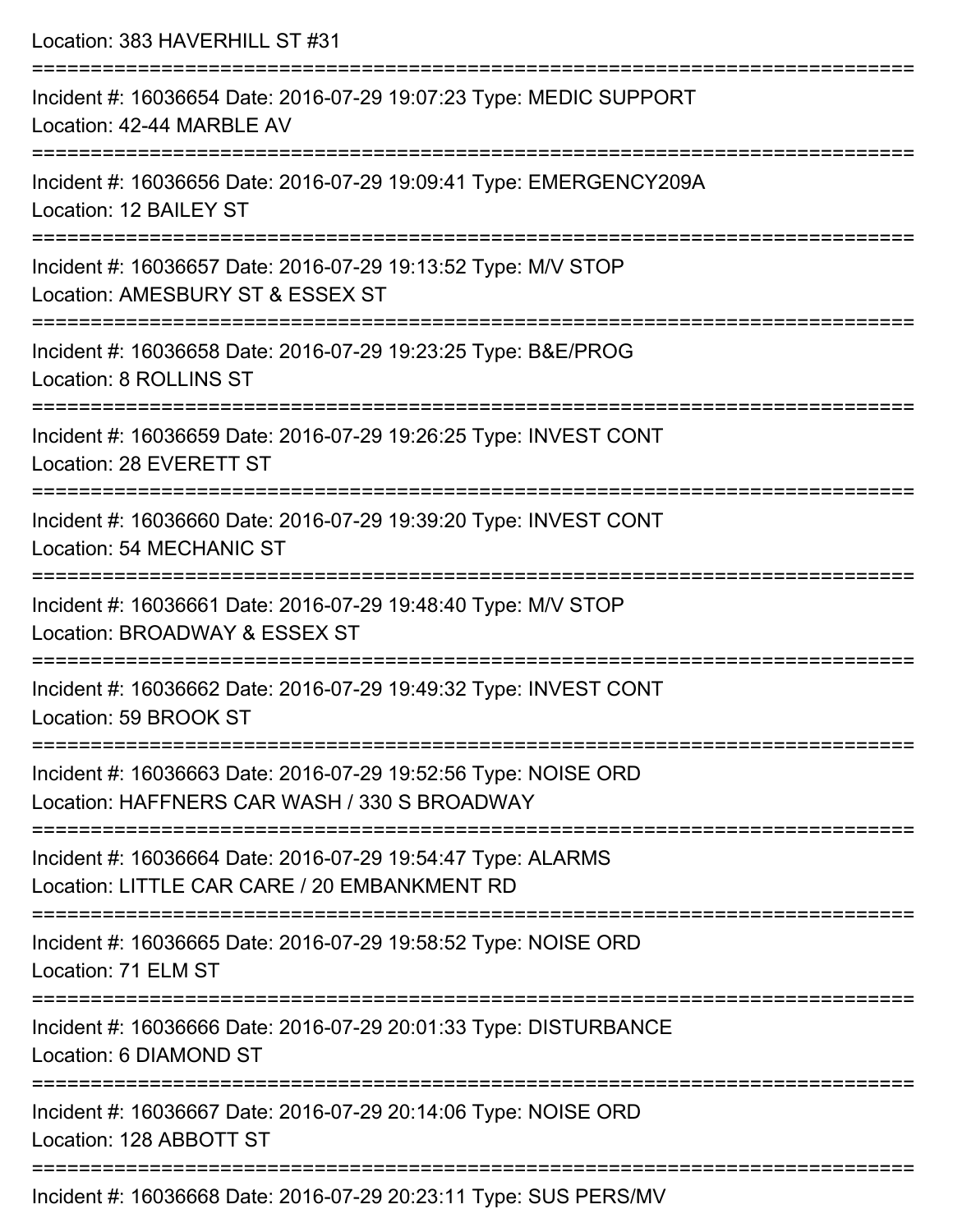| Incident #: 16036669 Date: 2016-07-29 20:24:43 Type: MISSING PERS<br>Location: 34 NEWTON ST                                           |
|---------------------------------------------------------------------------------------------------------------------------------------|
| Incident #: 16036670 Date: 2016-07-29 20:31:27 Type: NOISE ORD<br>Location: EVERETT ST & SANBORN                                      |
| Incident #: 16036671 Date: 2016-07-29 20:39:46 Type: M/V STOP<br>Location: 90 LOWELL ST                                               |
| Incident #: 16036672 Date: 2016-07-29 20:54:42 Type: DISTURBANCE<br>Location: EVERGREEN RESTAURANT / 105 S UNION ST<br>-------------- |
| Incident #: 16036673 Date: 2016-07-29 21:03:19 Type: NOISE ORD<br>Location: 359 HAVERHILL ST #1B                                      |
| Incident #: 16036674 Date: 2016-07-29 21:04:25 Type: MV/BLOCKING<br>Location: 35 WESLEY ST                                            |
| Incident #: 16036676 Date: 2016-07-29 21:09:34 Type: INVESTIGATION<br>Location: 47 PLEASANT ST                                        |
| Incident #: 16036675 Date: 2016-07-29 21:12:04 Type: FIGHT<br>Location: 342 LAWRENCE ST                                               |
| Incident #: 16036677 Date: 2016-07-29 21:19:38 Type: M/V STOP<br>Location: 145 FARNHAM ST                                             |
| Incident #: 16036678 Date: 2016-07-29 21:23:26 Type: RECOV/STOL/MV<br>Location: 110 SALEM ST                                          |
| Incident #: 16036679 Date: 2016-07-29 21:29:56 Type: NOISE ORD<br>Location: 103 MAY ST FL 3R                                          |
| Incident #: 16036680 Date: 2016-07-29 21:36:26 Type: MEDIC SUPPORT<br>Location: 112 FARNHAM ST                                        |
| Incident #: 16036681 Date: 2016-07-29 22:00:01 Type: M/V STOP<br>Location: HAMPSHIRE ST & LOWELL ST                                   |
| Incident #: 16036682 Date: 2016-07-29 22:06:09 Type: AUTO ACC/PI                                                                      |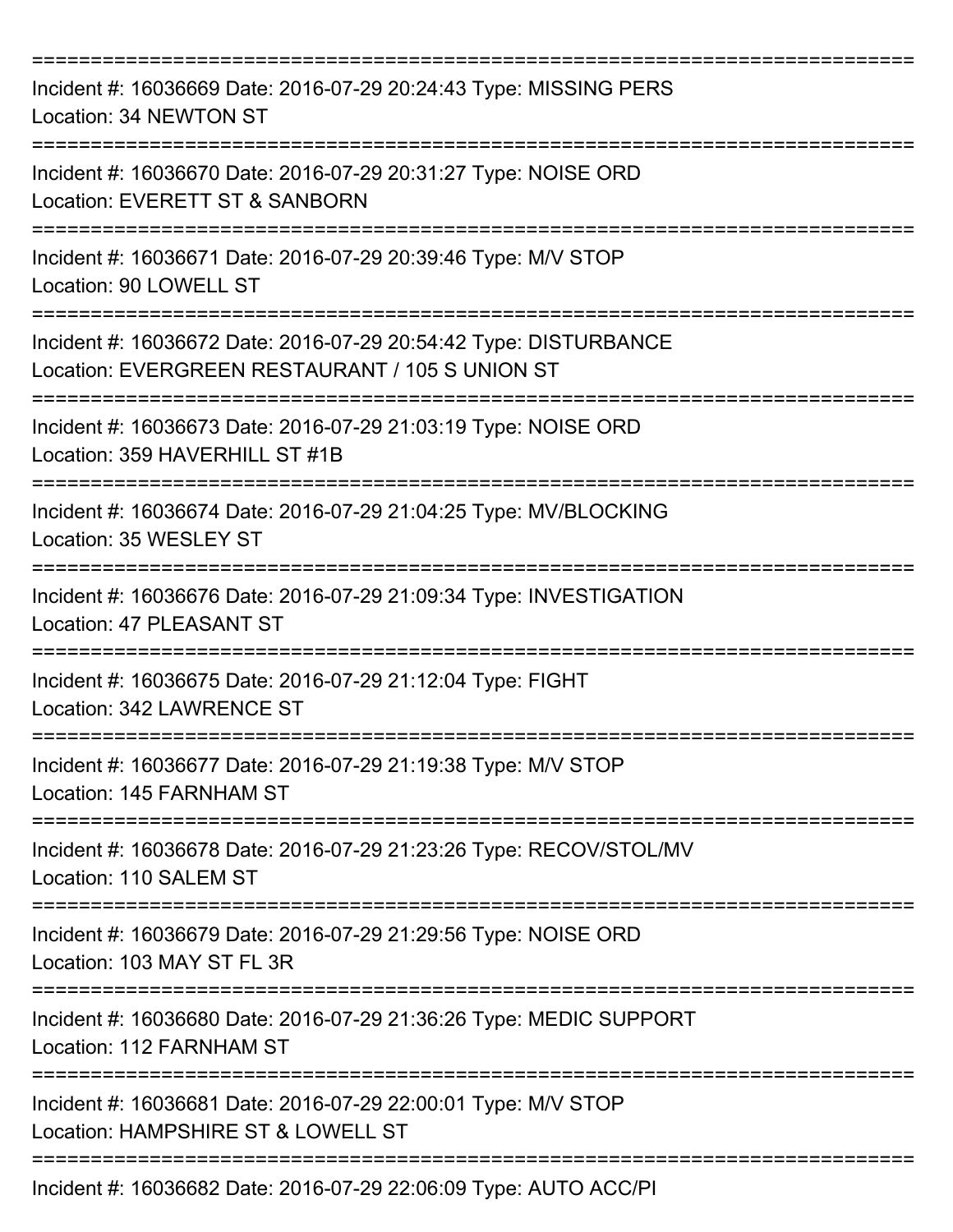| Incident #: 16036684 Date: 2016-07-29 22:08:25 Type: LARCENY/PAST<br>Location: 6 RESERVOIR TER                                                                                                                                                                                                                                                                                                                                                                                                                                                                                           |
|------------------------------------------------------------------------------------------------------------------------------------------------------------------------------------------------------------------------------------------------------------------------------------------------------------------------------------------------------------------------------------------------------------------------------------------------------------------------------------------------------------------------------------------------------------------------------------------|
| Incident #: 16036683 Date: 2016-07-29 22:08:54 Type: MISSING PERS<br>Location: 34 NEWTON ST                                                                                                                                                                                                                                                                                                                                                                                                                                                                                              |
| Incident #: 16036685 Date: 2016-07-29 22:23:13 Type: NOISE ORD<br>Location: 112 MARSTON ST #202 FL 2                                                                                                                                                                                                                                                                                                                                                                                                                                                                                     |
| Incident #: 16036686 Date: 2016-07-29 22:25:19 Type: NOISE ORD<br>Location: HAFFNER'S GAS STATION / 69 PARKER ST                                                                                                                                                                                                                                                                                                                                                                                                                                                                         |
| Incident #: 16036687 Date: 2016-07-29 22:26:14 Type: CK WELL BEING<br>Location: 51 BROOKFIELD ST                                                                                                                                                                                                                                                                                                                                                                                                                                                                                         |
| Incident #: 16036688 Date: 2016-07-29 22:34:49 Type: M/V STOP<br>Location: 130 COMMON ST                                                                                                                                                                                                                                                                                                                                                                                                                                                                                                 |
| Incident #: 16036689 Date: 2016-07-29 22:42:57 Type: NOISE ORD<br>Location: 35 MORTON ST                                                                                                                                                                                                                                                                                                                                                                                                                                                                                                 |
| Incident #: 16036690 Date: 2016-07-29 22:43:17 Type: LOUD NOISE<br>Location: 75 AVON ST                                                                                                                                                                                                                                                                                                                                                                                                                                                                                                  |
| Incident #: 16036691 Date: 2016-07-29 22:43:39 Type: NOISE ORD<br>Location: FRANKLIN ST & TREMONT ST                                                                                                                                                                                                                                                                                                                                                                                                                                                                                     |
| Incident #: 16036693 Date: 2016-07-29 22:45:12 Type: NOISE ORD<br>Location: 36 BOWDOIN ST                                                                                                                                                                                                                                                                                                                                                                                                                                                                                                |
| Incident #: 16036692 Date: 2016-07-29 22:45:12 Type: ROBBERY UNARM<br>Location: ACTON ST & BROADWAY                                                                                                                                                                                                                                                                                                                                                                                                                                                                                      |
| Incident #: 16036694 Date: 2016-07-29 22:47:52 Type: LOUD NOISE<br>Location: CRESCENT ST & FOREST ST                                                                                                                                                                                                                                                                                                                                                                                                                                                                                     |
| Incident #: 16036695 Date: 2016-07-29 22:55:09 Type: LOUD NOISE<br>Location: 103 MAY ST                                                                                                                                                                                                                                                                                                                                                                                                                                                                                                  |
| Incident #: 16036696 Date: 2016-07-29 22:58:53 Type: ALARMS<br>$\begin{array}{c}\n\text{IN} \quad \text{IN} \quad \text{IN} \quad \text{IN} \quad \text{IN} \quad \text{IN} \quad \text{IN} \quad \text{IN} \quad \text{IN} \quad \text{IN} \quad \text{IN} \quad \text{IN} \quad \text{IN} \quad \text{IN} \quad \text{IN} \quad \text{IN} \quad \text{IN} \quad \text{IN} \quad \text{IN} \quad \text{IN} \quad \text{IN} \quad \text{IN} \quad \text{IN} \quad \text{IN} \quad \text{IN} \quad \text{IN} \quad \text{IN} \quad \text{IN} \quad \text{IN} \quad \text{IN} \quad \text$ |